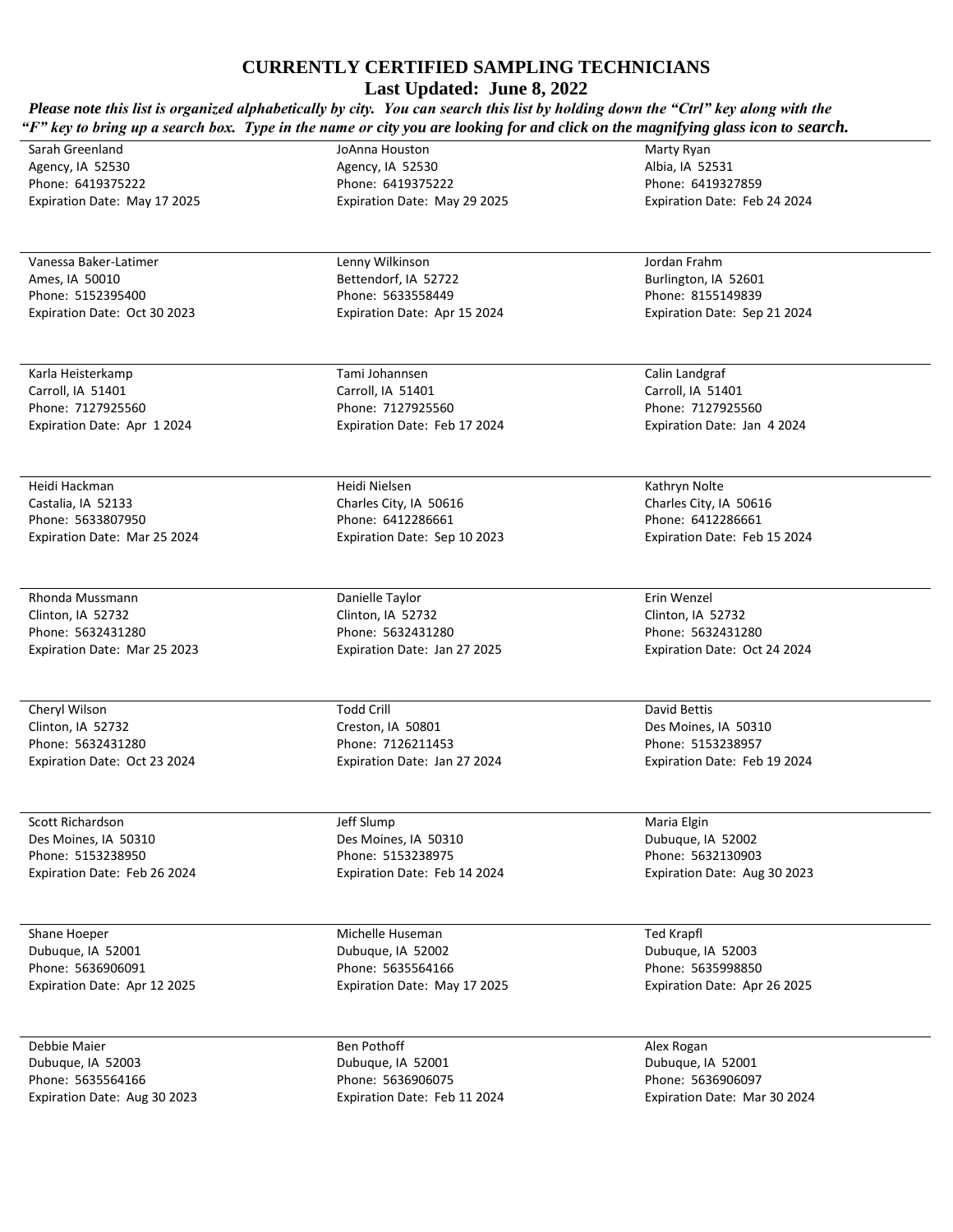## **CURRENTLY CERTIFIED SAMPLING TECHNICIANS**

**Last Updated: June 8, 2022**

| Please note this list is organized alphabetically by city. You can search this list by holding down the "Ctrl" key along with the<br>"F" key to bring up a search box. Type in the name or city you are looking for and click on the magnifying glass icon to search. |                                         |                                           |  |
|-----------------------------------------------------------------------------------------------------------------------------------------------------------------------------------------------------------------------------------------------------------------------|-----------------------------------------|-------------------------------------------|--|
| Jenny Schrobilgen                                                                                                                                                                                                                                                     | Mindy Wiley                             | Casey Meyer                               |  |
| Dubuque, IA 52002                                                                                                                                                                                                                                                     | Dubuque, IA 52002                       | Elgin, IA 52141                           |  |
| Phone: 5635564166                                                                                                                                                                                                                                                     | Phone: 5635564166                       | Phone: 5637941818                         |  |
| Expiration Date: Aug 11 2023                                                                                                                                                                                                                                          | Expiration Date: Jul 29 2023            | Expiration Date: Apr 1 2023               |  |
|                                                                                                                                                                                                                                                                       |                                         |                                           |  |
| Jessy Willadsen                                                                                                                                                                                                                                                       | Kyle Johnston                           | Rochelle Nolte                            |  |
| Floyd, IA 50435                                                                                                                                                                                                                                                       | Fort Dodge, IA 50501                    | Fort Dodge, IA 50501                      |  |
| Phone: 6412579896                                                                                                                                                                                                                                                     | Phone: 5155737751                       | Phone: 5155737751                         |  |
| Expiration Date: Mar 31 2024                                                                                                                                                                                                                                          | Expiration Date: Oct 16 2023            | Expiration Date: Aug 12 2023              |  |
| Adam Sutton                                                                                                                                                                                                                                                           | Julie Baldner                           | Susan Hiner                               |  |
| Fort Madison, IA 52627                                                                                                                                                                                                                                                | Grimes, IA 50111                        | Grinnell, IA 50112                        |  |
| Phone: 3193726083                                                                                                                                                                                                                                                     | Phone: 5159861882                       | Phone: 6412362611                         |  |
| Expiration Date: Oct 15 2023                                                                                                                                                                                                                                          | Expiration Date: Dec 1 2023             | Expiration Date: Mar 12 2024              |  |
| Jessica Howe                                                                                                                                                                                                                                                          | Donald Amsler                           | Mike Bunn                                 |  |
| Indianola, IA 50125                                                                                                                                                                                                                                                   | Keokuk, IA 52632                        | Keokuk, IA 52632                          |  |
| Phone: 5159611073                                                                                                                                                                                                                                                     | Phone: 3195244386                       | Phone: 3195244386                         |  |
| Expiration Date: Aug 27 2024                                                                                                                                                                                                                                          | Expiration Date: Oct 5 2024             | Expiration Date: Jul 25 2024              |  |
| Grace Neer                                                                                                                                                                                                                                                            | Robert Stittsworth                      | Susan Swartzendruber                      |  |
| Knoxville, IA 50138                                                                                                                                                                                                                                                   | Knoxville, IA 50138                     | Knoxville, IA 50138                       |  |
| Phone: 6418287371                                                                                                                                                                                                                                                     | Phone: 6418916504                       | Phone: 6418287371                         |  |
| Expiration Date: Sep 4 2024                                                                                                                                                                                                                                           | Expiration Date: Mar 11 2023            | Expiration Date: Dec 2 2023               |  |
| Mark Newberg                                                                                                                                                                                                                                                          | Cathy Burtness                          | Caraline Eggena                           |  |
| Marshalltown, IA 50158                                                                                                                                                                                                                                                | Mason City, IA 50401                    | Mason City, IA 50401                      |  |
| Phone: 6417520717                                                                                                                                                                                                                                                     | Phone: 6414212711                       | Phone: 6414230491                         |  |
| Expiration Date: Aug 4 2023                                                                                                                                                                                                                                           | Expiration Date: Mar 12 2024            | Expiration Date: Feb 27 2023              |  |
| Dan Heiny                                                                                                                                                                                                                                                             | <b>Heather Gustoff</b>                  | <b>ALAN HINRICKSON</b>                    |  |
| Mason City, IA 50401                                                                                                                                                                                                                                                  | Milford, IA 51351                       | POCAHONTAS, IA 50574                      |  |
| Phone: 6414230897                                                                                                                                                                                                                                                     | Phone: 7122607345                       | Phone: 7123580533                         |  |
| Expiration Date: Jul 1 2022                                                                                                                                                                                                                                           | Expiration Date: Oct 29 2022            | Expiration Date: Feb 1 2024               |  |
| Lee Balik                                                                                                                                                                                                                                                             | Karine Schager                          | Sarah Snitker                             |  |
| Postville, IA 52162                                                                                                                                                                                                                                                   | Postville, IA 52162                     | Postville, IA 52162                       |  |
| Phone: 5638647551                                                                                                                                                                                                                                                     | Phone: 5638647551                       | Phone: 5638647551                         |  |
| Expiration Date: Jan 22 2023                                                                                                                                                                                                                                          | Expiration Date: Apr 6 2024             | Expiration Date: Jul 7 2023               |  |
| Nathan Thompson                                                                                                                                                                                                                                                       | Jonathan Hintz                          | Amanda Harper                             |  |
| Postville, IA 52162<br>Phone: 5638647551                                                                                                                                                                                                                              | Primghar, IA 51245<br>Phone: 7122610661 | Sioux City, IA 51105<br>Phone: 7122796286 |  |
|                                                                                                                                                                                                                                                                       |                                         |                                           |  |
| Expiration Date: Feb 12 2024                                                                                                                                                                                                                                          | Expiration Date: May 23 2024            | Expiration Date: Nov 13 2023              |  |